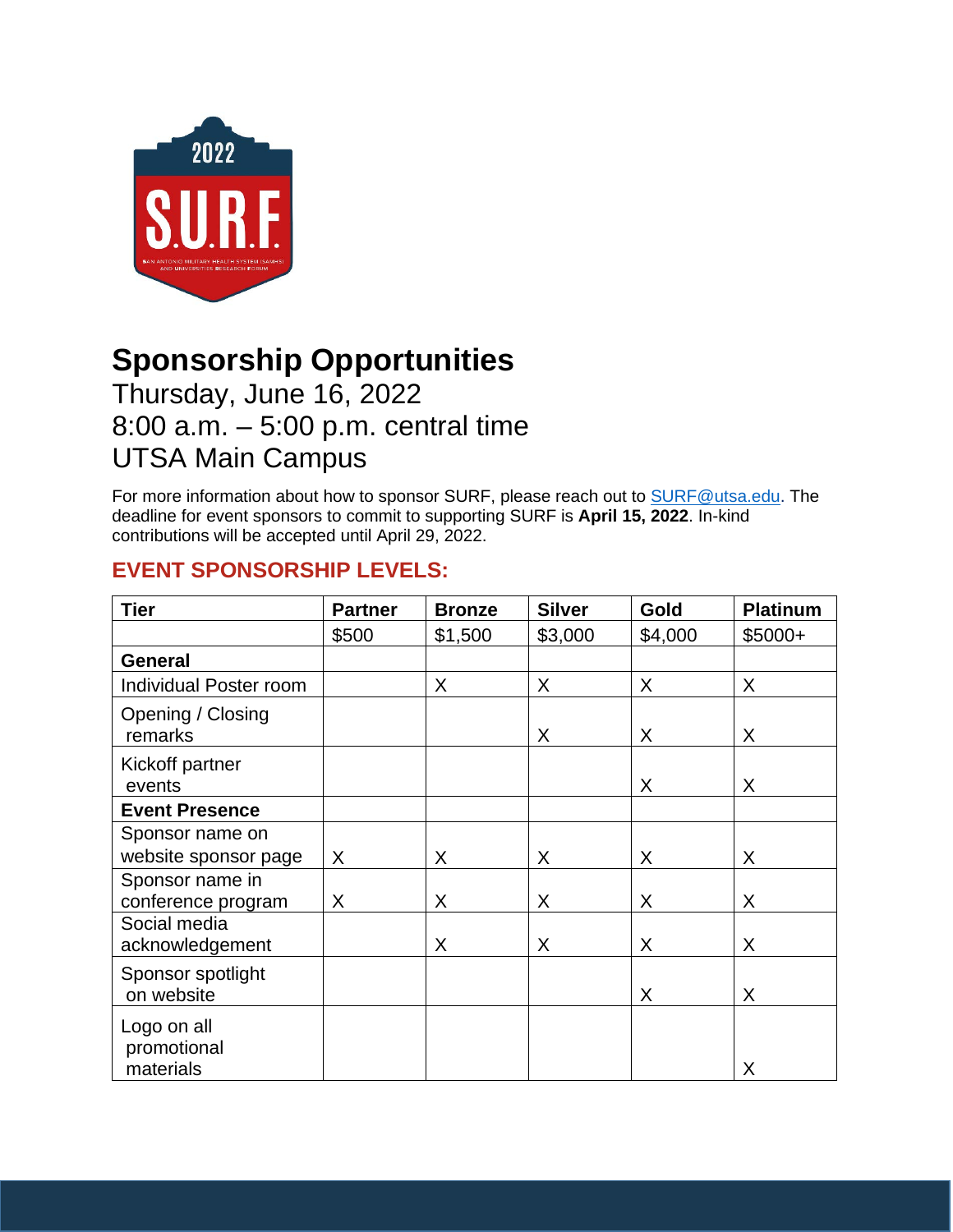#### **SPECIFIC SPONSORSHIP OPPORTUNITIES:**

In addition to general sponsorships, we are seeking support for the following items.

- **Lunch Sponsor (\$5,000)**
	- Full sponsor (Platinum level) logo exclusively and prominently displayed and acknowledged throughout the event
	- Partial sponsor (Silver level) logo prominently displayed and acknowledged with Silver sponsors
- **Morning event Snacks/Refreshments (\$3,000)**
	- Full sponsor logo exclusively and prominently displayed and acknowledge; (includes Silver level benefits)
	- Partial sponsor logo prominently displayed and acknowledged alongside additional sponsor (includes Bronze level benefits)
- **Afternoon event Snacks/Refreshments (\$3,000)**
	- Full sponsor logo exclusively and prominently displayed and acknowledge; (includes Silver level benefits)
	- Partial sponsor logo prominently displayed and acknowledged alongside additional sponsor; (includes Bronze level benefits)
- **Conference Bags (\$1,500)**
	- Sponsor has the option to donate their branded bag in-kind, or with a SURF cobrand, or allow SURF to co-brand purchased bags; (includes Bronze level benefits)
- **T-Shirts (\$5,000)**
	- SURF marketing subcommittee will develop design (includes Platinum level benefits)
- **Parking Sponsorship (\$5,000)**
	- Provide parking for all presenters and attendees (includes Platinum level benefits)
- **Journal/Notepads (\$3,000)**
	- **Keynote Speaker (\$5,000+)** ; (includes Silver level benefits)
- **Additional Opportunity:** In-kind healthcare-related Prizes & Giveaways for guests throughout the day

#### **OVERVIEW:**

San Antonio Military Health System and Universities Forum (SURF) is a conference opportunity with the mission to "advance research collaborations among academia, military, and industry partners to improve health outcomes and readiness." SURF participants will present and share research, practice, and policy knowledge; earn continuing education credits/units (e.g., CME, CNE, CDE); and connect with scholars and practitioners from the San Antonio Military Health System (SAMHS), academic institutions, and other public, government, and private organizations for future education, research, policy, and practice collaborations.

#### **CALL FOR SPONSORSHIPS**:

The SURF planning committee is actively seeking sponsors to support and grow the annual conference. Long term goals of the planning committee include 1) holding the conference in the Henry B. Gonzales Convention Center, 2) including exhibitors, 3) publishing abstracts/proceedings in a peer-reviewed journal, 4) hosting world-renowned keynote & plenary speakers, 5) offering awards for scholarship, and 6) offering student travel awards to attend the conference.